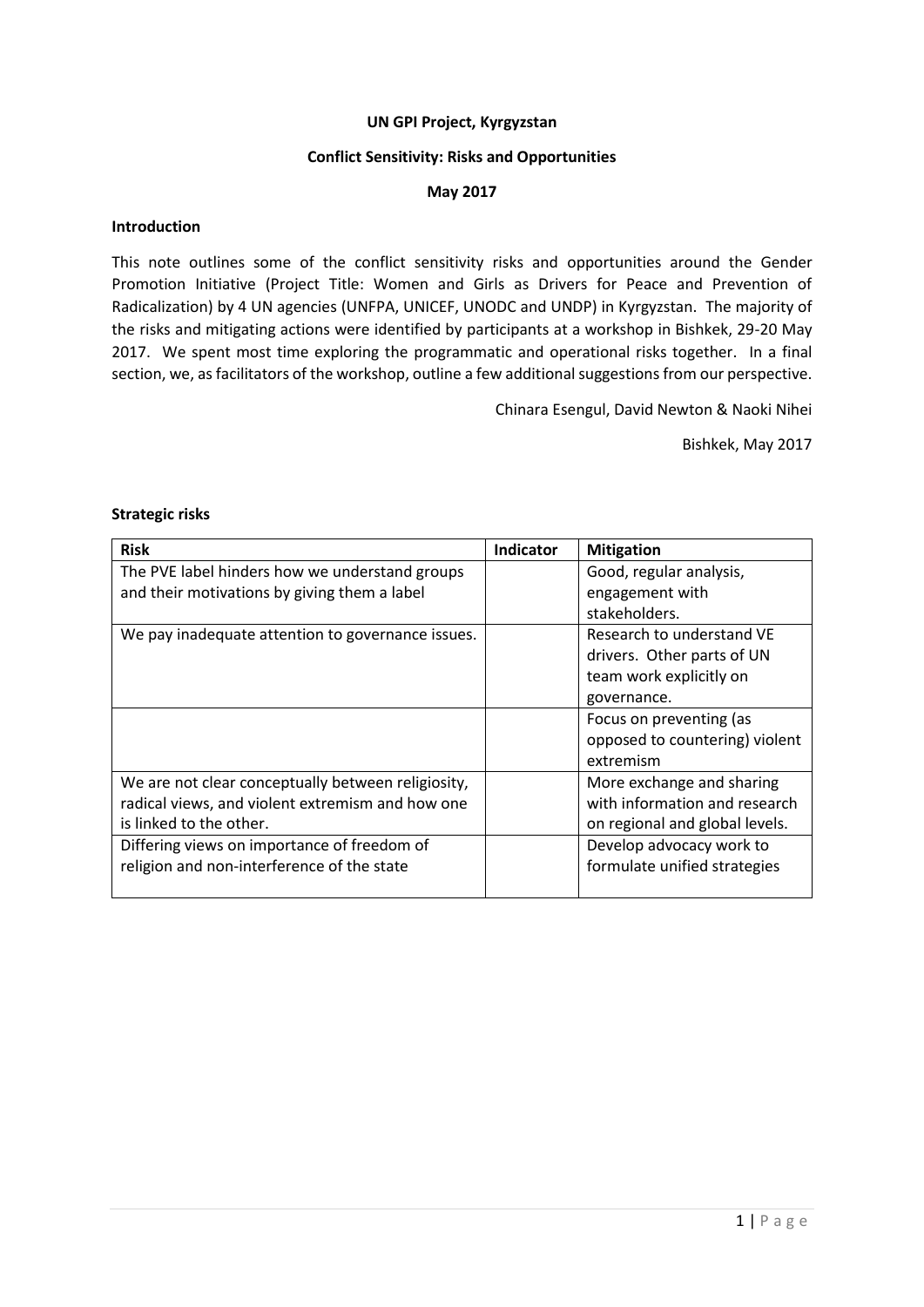# **Programme design risks**

| <b>Risk</b>                                                                                                                                                       | Indicator                                                                                                                                          | <b>Mitigation</b>                                                                                                                                                                                                                                                                                                                                         |
|-------------------------------------------------------------------------------------------------------------------------------------------------------------------|----------------------------------------------------------------------------------------------------------------------------------------------------|-----------------------------------------------------------------------------------------------------------------------------------------------------------------------------------------------------------------------------------------------------------------------------------------------------------------------------------------------------------|
| Biased community selection                                                                                                                                        | Percentage of<br>projects by<br>main ethnic<br>group; by<br>location                                                                               | Baseline research to see real situation in pilot<br>communities. We have included diverse<br>communities in our pilot locations: ethnicity,<br>rural/urban, N/S. Selected in partnership with<br>government as they aware of problems. Tried<br>to make sure not all communities are Uzbek.<br>We can change in main phase of project if<br>necessary.    |
| Communities don't<br>understand what we mean by<br>PVE and what our project is<br>about.                                                                          | Continuous<br>communication<br>and feedback<br>with target<br>communities                                                                          | Careful design of questionnaires and careful<br>process of asking questions<br>Clear communications strategy and branding<br>(see below for more detail)<br>Perception studies                                                                                                                                                                            |
| We don't understand the<br>differences between and<br>within groups in our target<br>communities and therefore<br>we target our interventions<br>incorrectly.     | <b>Results of FTI</b><br>monitoring<br>Project<br>reporting: of<br>training,<br>engagement,<br>conversations                                       | Support and prepare our facilitators to work<br>with diverse groups.<br>UNFPA system of third-party monitoring<br>analytics: to observe trainings and gain greater<br>insight into attitudes and motivations of<br>participants<br>Possible extension of UNFPA third-party<br>monitoring to other UN agencies' activities                                 |
| We merely address the<br>symptoms and not the root<br>causes                                                                                                      | Ongoing<br>research                                                                                                                                | Good analysis to inform programme design; use<br>of evidence; use of expert analysis                                                                                                                                                                                                                                                                      |
| Is our understanding of<br>radicalisation the same as the<br>communities and people we<br>want to influence? Not clear<br>whether they want the same<br>as we do. | Baseline study.<br>Repeat those<br>questions once<br>a year.                                                                                       | Baseline study (happening now) includes Qs<br>around what radicalisation means for you, do<br>you want to work on it etc. We may need to<br>adapt programming as a result of its findings.                                                                                                                                                                |
| Programme design means<br>whole religious communities<br>are suspected of being radical                                                                           | The quality of<br>programme<br>design and its<br>adaption to the<br>intermediate<br>findings in<br>terms of<br>religiosity-<br>radicalism<br>nexus | Work not only with vulnerable groups. But also<br>work with concepts, biases, stereotypes that<br>are prevalent throughout society.<br>Communications campaign has role to play in<br>both addressing stereotypes and framing the<br>project as about addressing marginalised<br>communities/women and girls as drivers of<br>peace (ie not PVE language) |
| Secular bodies, and secular<br>discourse, not able to meet<br>the needs of parts of society                                                                       | Secular-<br>religious<br>communication<br>platforms and<br>efforts to                                                                              | Create a platform where they can communicate<br>with more religious bodies and people and<br>sterotypes be overcome. Information<br>campaigns.                                                                                                                                                                                                            |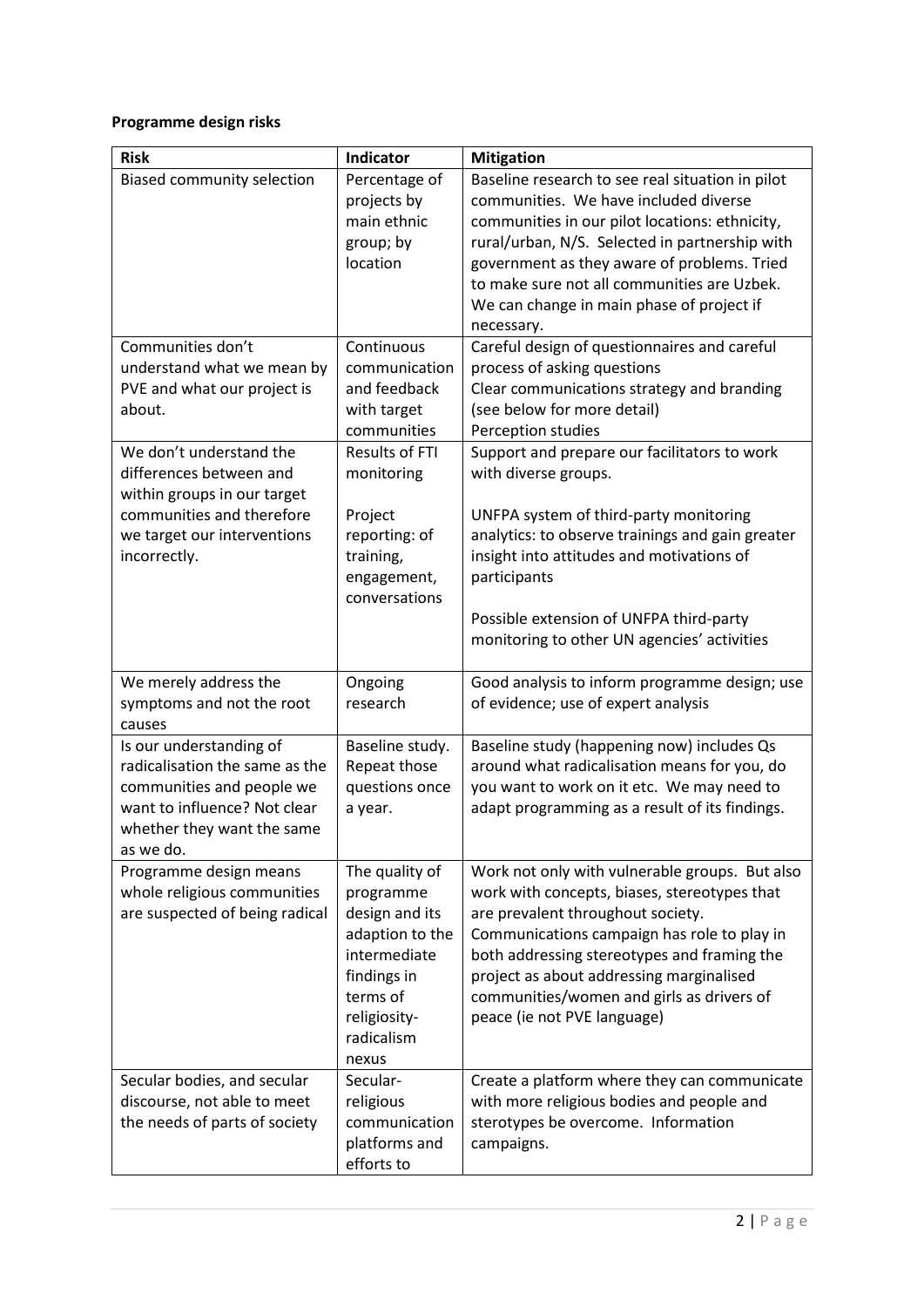|                              | address mutual  |                                               |
|------------------------------|-----------------|-----------------------------------------------|
|                              | stereotypes     |                                               |
| We and partners equate       | Concrete        | Change name. Take care with terminology. Talk |
| outward signs of religiosity | efforts to      | about other types of extremism. Evidence that |
| with radicalism              | escape          | religion only plays small role. Engage in     |
|                              | equating        | dialogue with government about this.          |
|                              | religiosity and |                                               |
|                              | radicalism      |                                               |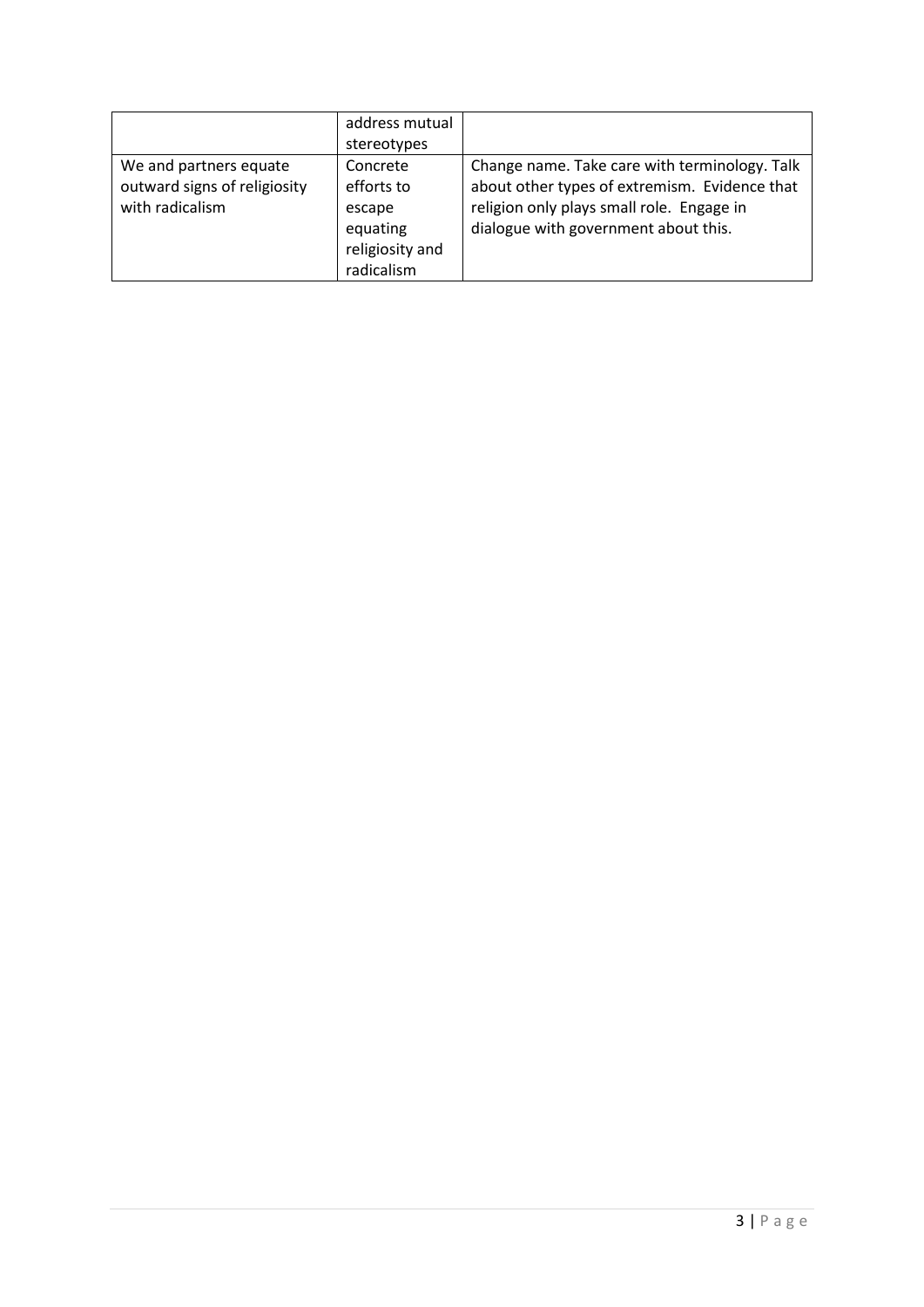# **Operational risks**

| <b>Risk</b>                                               | Indicator                  | <b>Mitigation</b>                                                                                   |
|-----------------------------------------------------------|----------------------------|-----------------------------------------------------------------------------------------------------|
| Lack of data means we                                     | Availability               | Be aware. Be diligent with collecting data.                                                         |
| don't know about conflict                                 | of data                    | Baseline survey underway. Analytical monitoring                                                     |
| sensitivity impacts                                       |                            | planned. Develop and track indicators. Make sure                                                    |
|                                                           | No. of                     | we integrate conflict-sensitivity-related Qs.                                                       |
| Law enforcement agencies<br>(including prisons) and their | complaints                 | Work with police and prisons on improving their<br>knowledge so they can differentiate between what |
| methods; eg. arrests                                      | from people;               | is allowed and what is banned. Conversation with                                                    |
| aggravate the situation by                                | No. of                     | eg Minister of Interior to lead to degree that this                                                 |
| arresting people who are                                  | arrests                    | project should be supported by law enforcement.                                                     |
| just distributing leaflets                                |                            | Use UNODC relationship with Ministry of Interior to                                                 |
|                                                           |                            | try and develop joint action plan. More work in                                                     |
|                                                           |                            | main project phase.                                                                                 |
| We are not aware of the                                   | Feedback                   | Independent monitoring of what partners are                                                         |
| motivations of our partners;                              | from                       | actually doing and to collect participant feedback.                                                 |
| their discourse may be                                    | participants               | Make partners aware that we will be watching.                                                       |
| different from behaviour                                  |                            | Increase monitoring visits, especially to sensitive                                                 |
|                                                           |                            | projects. Engage more with trusted partners.                                                        |
|                                                           |                            | Widen group of trusted, skilled partners. Work                                                      |
|                                                           |                            | jointly with partners eg to develop agendas,<br>methodology etc                                     |
| Heads of local government                                 | No. times                  | A prikaz from GAMSUMO so they know we are                                                           |
| are afraid to engage in                                   | LSG heads                  | here with good intent. MoU with LSGs.                                                               |
| discussion around these                                   | refuse to                  |                                                                                                     |
| issues. Security risks to                                 | participate;               | Communications strategy. Think about different                                                      |
| partners and those who get                                | No. of                     | More softly-phrased themes and<br>project title.                                                    |
| involved; our work makes                                  | reported                   | topics. Positive peace approach. Link with SFCG                                                     |
| partners vulnerable                                       | threats;                   | project and see what they are doing - facing same                                                   |
|                                                           |                            | problems.                                                                                           |
|                                                           |                            |                                                                                                     |
|                                                           |                            | Workshops in other places eg Osh, Bishkek.                                                          |
|                                                           |                            | Security planning with partners. Do IPs need                                                        |
| Communities are                                           | General                    | additional equipment eg radios?<br>Change name of project - remove radicalisation                   |
| stigmatised                                               | discourse.                 | word (in local language). Reprint materials if                                                      |
|                                                           | Names of                   | necessary. Tell more positive stories about these                                                   |
|                                                           | communities                | communities. Add work in wider range of                                                             |
|                                                           | or members                 | communities.                                                                                        |
|                                                           | being                      |                                                                                                     |
|                                                           | mentioned.                 |                                                                                                     |
|                                                           | No. of                     |                                                                                                     |
|                                                           | mentions in                |                                                                                                     |
|                                                           | public space,              |                                                                                                     |
|                                                           | media.                     |                                                                                                     |
|                                                           | Perception                 |                                                                                                     |
|                                                           | surveys.                   |                                                                                                     |
|                                                           | Ethnic                     |                                                                                                     |
|                                                           | backgrounds<br>of arrested |                                                                                                     |
|                                                           | (at local                  |                                                                                                     |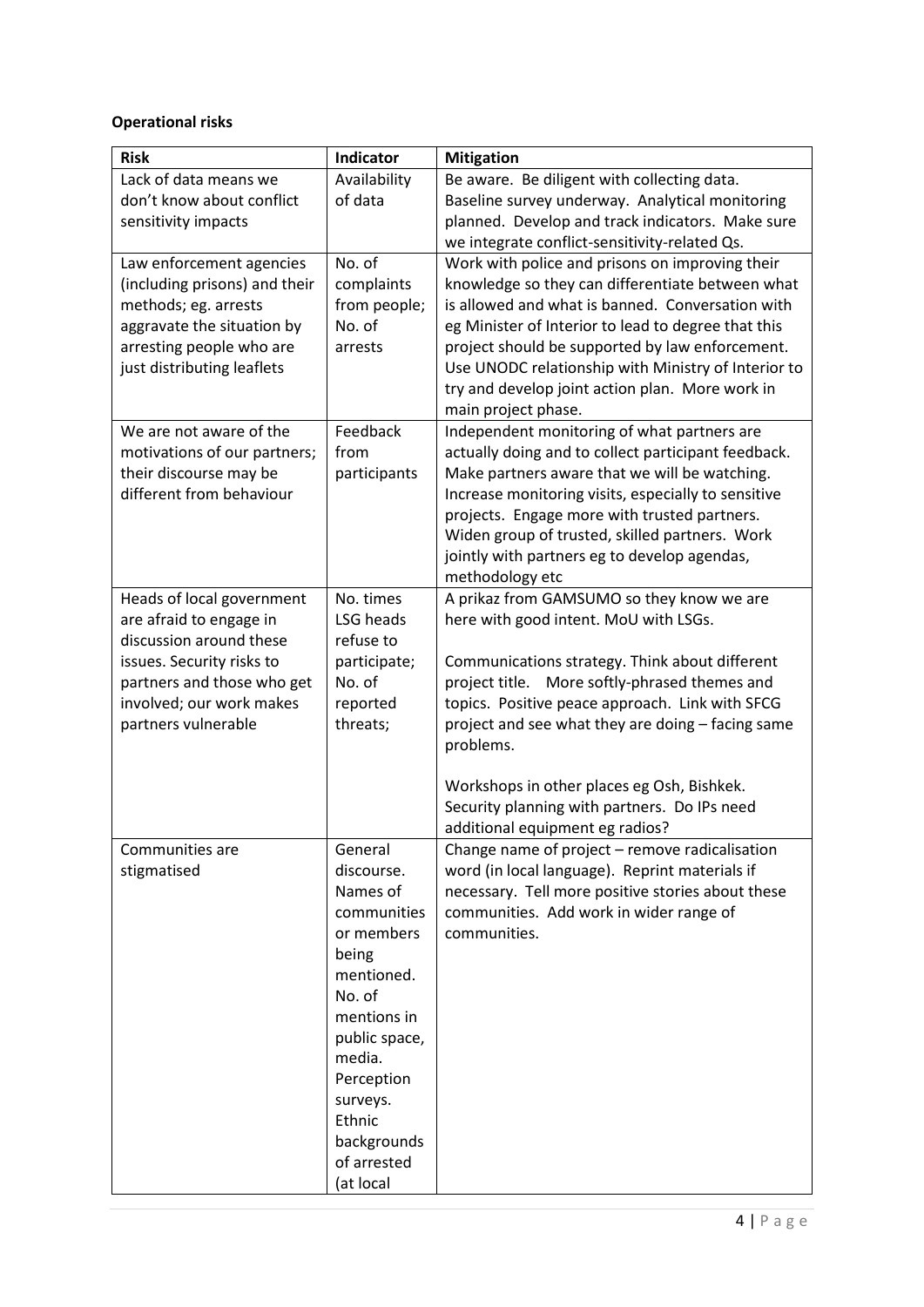|                                                                                             | level)<br>compared to<br>overall<br>ethnic<br>structure of<br>population.           |                                                                                                                                                                                                                                         |
|---------------------------------------------------------------------------------------------|-------------------------------------------------------------------------------------|-----------------------------------------------------------------------------------------------------------------------------------------------------------------------------------------------------------------------------------------|
| We're only working in some<br>communities                                                   | Project info<br>on target<br>communities<br>and their<br>ethnic<br>identity         | Work in neighbouring communities. Presentation<br>of the project more through a social development<br>framework - communications. Explore<br>communities more through baseline surveys.                                                 |
| Only working with women                                                                     | Numbers of<br>men and<br>women<br>(participants)<br>and ratio.                      | Part of UN approach. See also risk management<br>matrix of the main ProDoc.                                                                                                                                                             |
| Too many partners makes it<br>difficult to come to a<br>consensus, loss of<br>effectiveness | Lack of<br>system, good<br>process eg<br>agenda<br>agreed etc.<br>Slow<br>progress. | Regular coordination meetings. Develop joint<br>documents eg communications strategy,<br>implementation plan, M&E meetings with<br>implementing partners and state partners. Email<br>list. Good process throughout all project stages. |
| Not everyone ready and<br>prepared to work at local<br>level. Weak local capacity.          | No. of<br>people<br>involved<br>locally at<br>different<br>stages of the<br>project | Involve local people in designing processes,<br>methodologies etc Create vertical linkages. Less<br>direction from Bishkek and more locally-led<br>processes and priorities. Inter-sectoral approaches.                                 |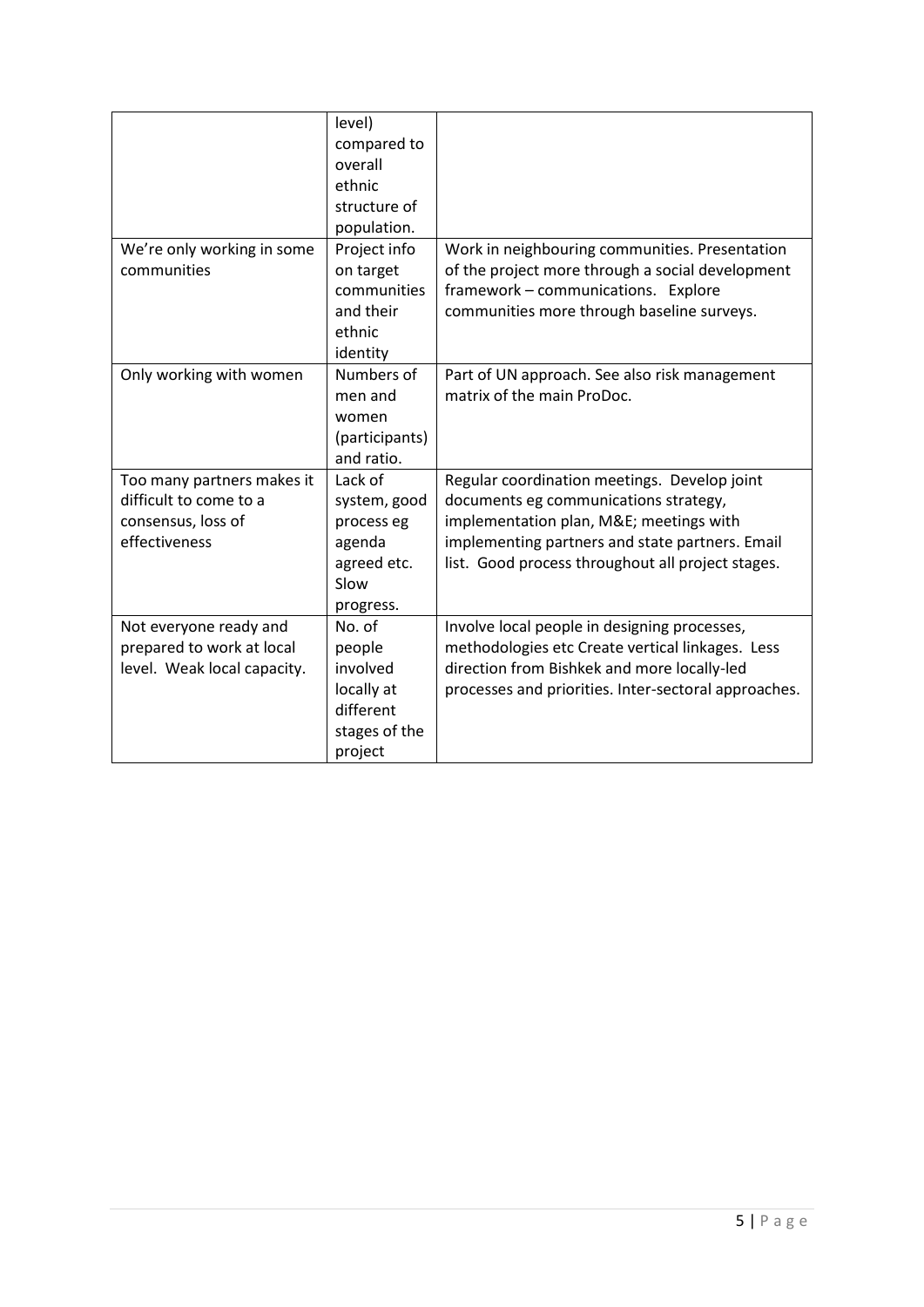## **Opportunities**

- During the workshop, participants identified a number of further opportunities to increase the peacebuilding impact of the project. These were not discussed in the same details as the risks, but we have captured below those that we heard.
- Identify and track key peace indicators for Kyrgyzstan and Central Asia from a global index to give greater sense of progress and key areas requiring attention
- We have a good range of partners across government and non-government sectors, which provides us with a good base upon which to build, to collaborate, and to develop further work
- Share information that we find out through research with government institutions and others to improve overall approach
- Potential for peace within Islam as a religion (which we are not currently using)
- Considerable experience of good peacebuilding practice, both within the region and globally, that can be built upon
- Language carries potential for integration see UNICEF Multilingual Education programme, for example
- We need, and could develop, a deeper understanding of radicalisation
- We don't know how we are perceived, but could put more effort into finding out
- PVE can be framed so that we take an approach based on positive peace
- New government draft strategy on PVE presents a good opportunity for further engagement, as the language is now more about prevention, less about security response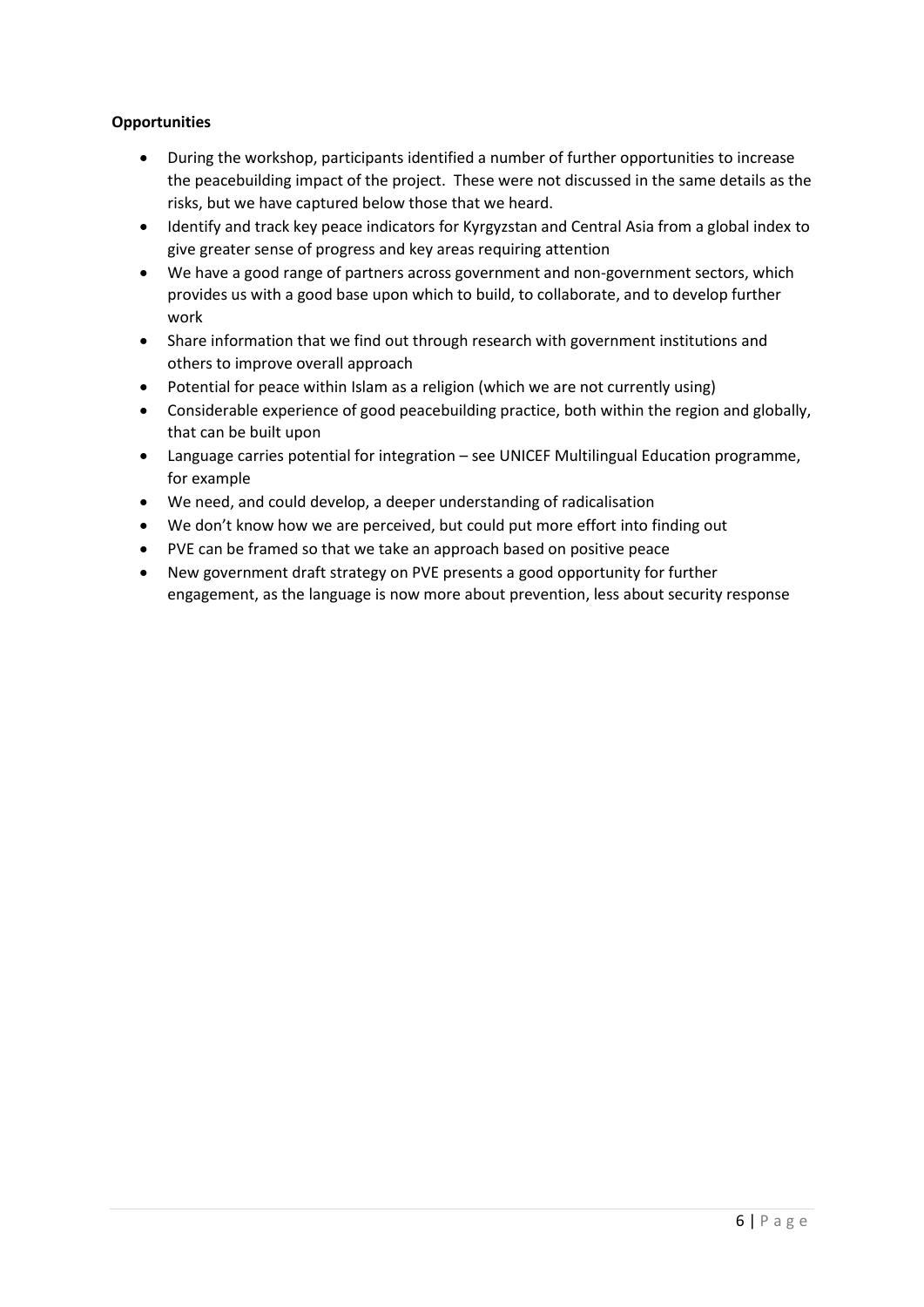## **Reflections from the facilitation team**

We enjoyed working with you and think you have done an excellent job of identifying risks and mitigation strategies. We think there are a few additional conflict sensitivity risks which, as a group, you chose not to include. We would encourage you to continue to think about these.

### **Risk: the project instrumentalises communities to serve the PVE agenda.**

We realise that this is not your intention, but nevertheless feel that there is a risk that PVE is an agenda owned and driven more by the government and international partners than by local people. You seek to address some issues related to this by developing and refining your communications strategy. However, we think these is a need to ensure that changes are not purely cosmetic. At the heart of this is ensuring that local people and partner organisations feel comfortable with the activity, approach and rationale. This can be supported by clear, open, transparent and honest dialogue throughout the project and in planning any further or supplementary work. It should also include regular check-ins and conversations with partners to ensure that this is what they want to be doing, especially if the situation changes.

## **Risk: the project is not engaging in dialogue with people with extreme views**

Many of you stated that you thought that this was not the role of the project. The conflict sensitivity risk here is not so much of doing harm, but of failing to maximise the peacebuilding potential. We know from experience elsewhere such as Northern Ireland and many other peace processes, that transformation comes when one engages with those who hold very different views. We suggest that the UN country team might benefit from a more strategic discussion about how to engage in, or support, dialogue with those who hold more 'extreme' views, and how that fits within your policy dialogue and programme portfolio.

#### **Risk: policy priorities influence programme design more than local context**

We are clear that the team we met with has a good understanding of the local context in Kyrgyzstan, although we identified the team's understand of particular local dynamics could be improved. However, we also hear that the project had undergone design changes in response to feedback from policy leads outside the UN Country Team. Whilst the expertise gained from similar work in other contexts is to be welcomed, we also think there is a risk that policy priorities can outweigh the specificities of the local context. We do not know enough to judge whether that has happened or not in this case, but would encourage the team to continue to be aware of the importance of local context and insight in designing programmes.

## **Donors are more interested in current conflict dynamics (currently framed as PVE) than in postconflict/conflict prevention work, and in shorter-term results than in longer term positive peace**

Donor interests inevitable influence UN choices. There is a perception that a focus on PVE comes at the expense of a broader and longer-term focus on peacebuilding and conflict prevention writ-large. There is scope for the UN project team to continue to engage in dialogue with donors about the diverse set of longer-term risks to peace and stability in Kyrgyzstan, including structural issues which also underpin violent extremism.